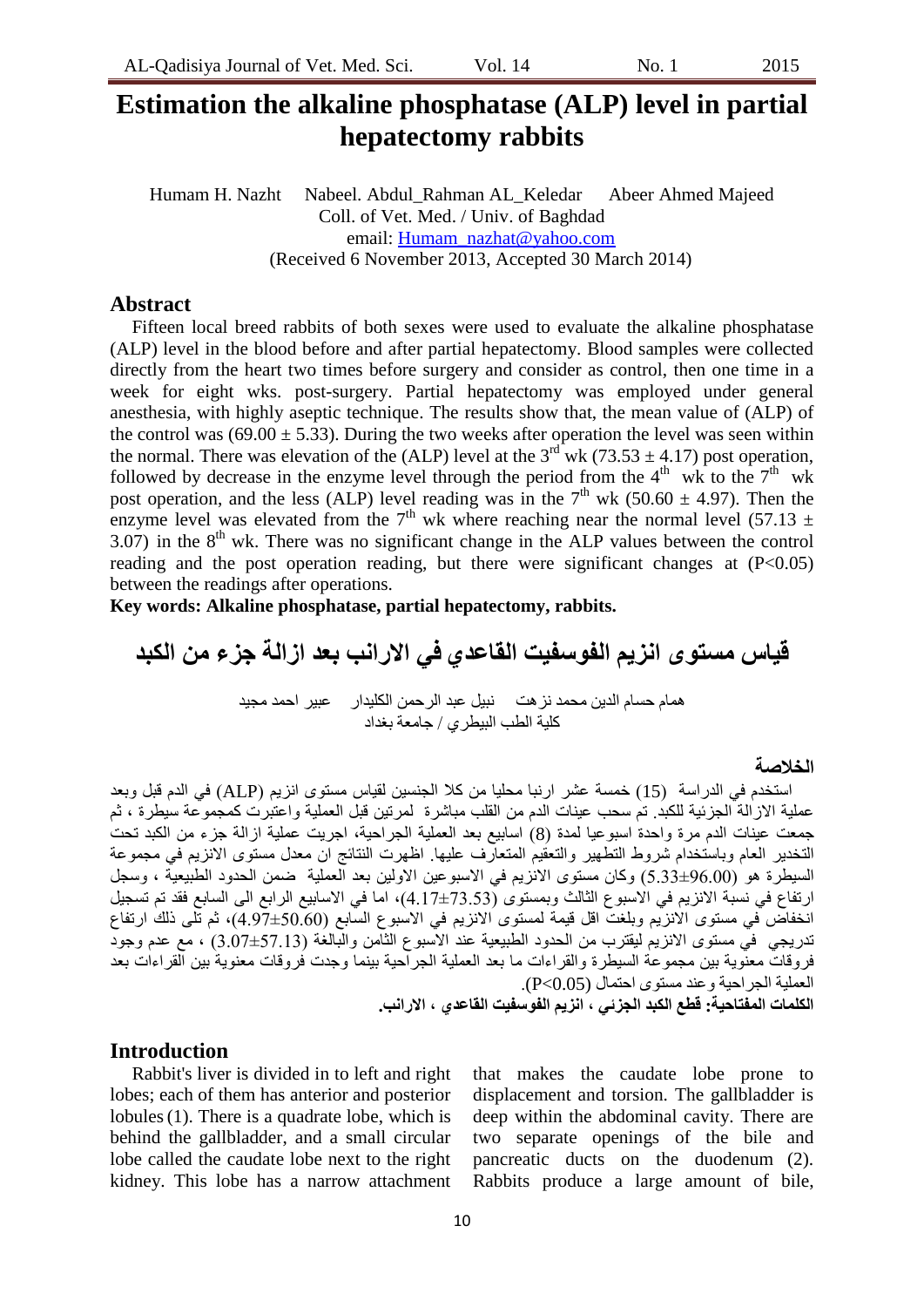approximately 250 ml a day, which is 7 times as much as a dog on a weight basis. It secretes mainly biliverdin in their bile, as opposed to bilirubin (3). The alkaline phosphatase (ALP) is found in many tissues including bone, intestine, gall bladder, kidney, placenta, and liver. The highest levels in the liver are in the cells surrounding the bile ducts. Liver conditions causing bile stasis may cause ALP elevations (1, 3, and 4). ALP is an important enzyme in the liver function test, and indicative for cholestasis, it is done to diagnose liver or bone disease, or to see if treatments for those diseases are working. It may be included as part of a routine [liver function test.](http://www.nlm.nih.gov/medlineplus/ency/article/003436.htm) Partial hepatectomy cause transient disturbance of liver function tests which return to the normal level of biochemical parameters within one week after surgery (4). ALP levels tests in plasma are useful in the evaluation and management of patients with hepatic dysfunction. In serial studies of hepatic function in rats after 70% partial hepatectomy, quantitative changes are found in several of the serum components used clinically to assess liver status. The activities enzymes are found to increase ALP levels in plasma will raise with large bile duct obstruction, intrahepatic [cholestasis](http://en.wikipedia.org/wiki/Cholestasis) or infiltrative diseases of the liver (5, 6 and 7). Higher-than-normal ALP levels may be due to obstruction, bone disease, eating a fatty meal if you have blood type O or B, healing fracture, [hepatitis,](http://www.nlm.nih.gov/medlineplus/ency/article/001154.htm) [hyperparathyroidism,](http://www.nlm.nih.gov/medlineplus/ency/article/001215.htm) leukemia, liver disease, lymphoma, osteoblastic [bone tumors,](http://www.nlm.nih.gov/medlineplus/ency/article/001230.htm) [osteomalacia](http://www.nlm.nih.gov/medlineplus/ency/article/000376.htm) disease, rickets, sarcoidosis. Lower-thannormal ALP levels (hypophosphatasemia) may be due to, malnutrition, protein deficiency, Wilson's disease. Normal (ALP) values are varying depending on age, gender, and type of operation; it is high in children and pregnant women (7, 8 and 9). Partial hepatectomy causes a large rise in the activity of liver alkaline phosphatase that takes place exclusively in the plasma membrane. Cortisol, as well as removal of part of the liver, has now been found to cause rises in choline and phosphatidylcholine excretion in the bile and in the specific activity of hepatic alkaline phosphatase (10).

The study aim to compare the ALP serum enzymes level in the normal and partial hepetectomized rabbits during the 8 weeks post operation.

# **Materials and methods**

Fifteen adult local breed rabbits of both sexes were used to evaluate the normal serum (ALP) enzymes level, twice times, the first collection is at the zero time and the second one is in the day before the operation. Then all the animals were induced for partial hepatectomy, and measurement for serum ALP one time weekly for 8 weeks post operation.

## **Surgical operation:**

After prepare the site of operation (midline region) by routine manner. Anesthesia was done by using the combination of ketamine hydrochloride (50 mg/kg. B.W), and xylazine (5 mg/kg. BW). Surgical incision was done from the xyphoid caudally to the umbilical region, the linea-



**Fig. (1): Part of the right lobe of liver exteriorized out of the abdominal cavity**



**Fig. (2): Part of liver cut and removed (partial hepatectomy)**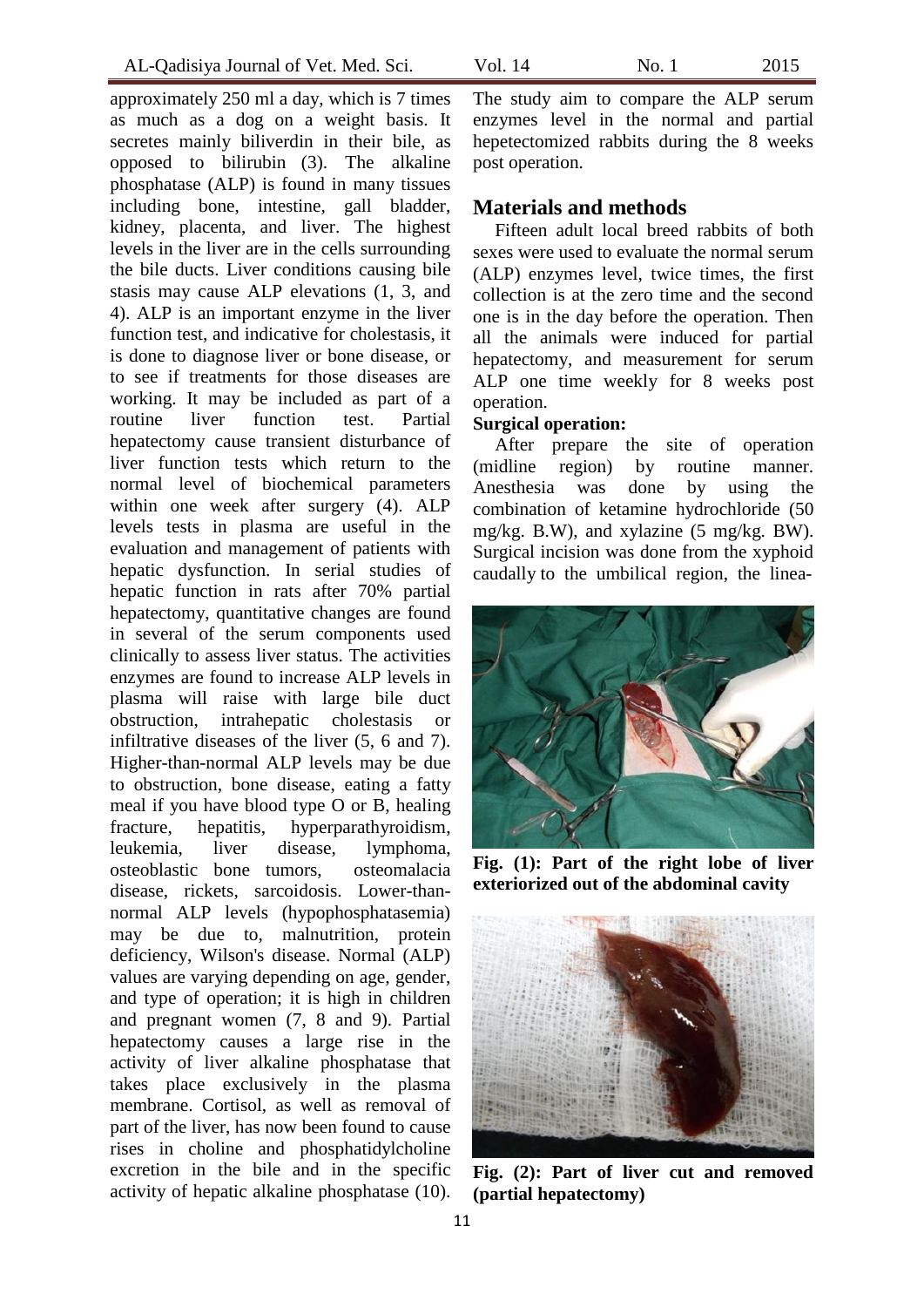-alba and the peritoneum was sharply incised, then the abdominal organ were exposed, more than half of the posterior part of the right loop of the liver was removed, figure (1 and 2). Horizontal matters suture technique was done using 3/0 catgut at the remaining part of the liver, the peritoneum and the linea-alba were sutured by continuous suture pattern using 3/0 catgut suture materials, the skin was closed by simple interrupted using 2/0 silk. Single dose of penicillin streptomycin was administration for three days.

#### **Measurement of Serum ALP**

2-3 ml of the blood were collected directly from heart two time before the operation for the measurement of the normal serum level of (ALP), then the same amount of blood was collected from each rabbits after the operation one time weekly until the  $8^{\text{th}}$  wk. The blood sample was collected in sterile tube without anticoagulant, and left in room temperature obliquely for at least half an hour, the serum was separated by centrifugation for 10 minutes, and kept in the refrigerators until the (ALP) measurement were done in the laboratories of the college of veterinary medicine /Al-Anbar university, and in the Al-Raheebat hospital.

# **Statistical analysis**



**Fig. 3: Liner histogram had shown the different levels of (ALP) enzyme throughout the 8 wks. post operation compared with the normal value.**

Data were expressed as mean  $\pm$  SE. The results were analyzed and graphed by statistical analysis system (SAS). The statistical evaluation was done using the software package SAS 9.3 (SAS Institute Inc., Cary, North Carolina, USA). Significant difference among the readings were done using (LSD) at  $P < 0.05$ .

### **Results**

The ALP enzyme reading of the control group (before partial hepatectomy), and the weekly ALP reading during the 8 wks. Postsurgeries (after partial hepatectomy) in all animals were recorded in table 1. The ALP reading of control group before partial hepatectomy was  $(69.00 \pm 5.33)$ . The ALP value at the  $2<sup>nd</sup>$  wk. after operation was within the normal level, while there was increase in the ALP in the  $3<sup>rd</sup>$  wk. post operation (73.53  $\pm$  4.25) compare with the reading of others weeks. This reading was not significant compare with control group. From the  $4^{\text{th}}$  wk. to  $7^{\text{th}}$  wk. post operation there were decrease in ALP reading especially at the  $7<sup>th</sup>$  wk. post operation  $(50.60 \pm 4.97)$  which declare a significant reading compare with other weeks, then the reading of the ALP was gradually increased and not returned to normal value at the end of the experiment (Table 1) ( Fig. 3).

**Table (1): The ALP level in the blood serum of rabbits before and after partial hepatectomy. (throughout 8 wks. post operation). Values are**  the means  $\pm$  SE. (n=15). The LSD at (P<0.05).

| No. of         | Time of reading              | ALP              |
|----------------|------------------------------|------------------|
| readings       |                              | $M \pm SE$       |
| 1              | Before operation             | $69.00 \pm 5.33$ |
| $\overline{2}$ | $1st$ wk. after              | $62.73 \pm 3.91$ |
|                | operation                    |                  |
| 3              | 2 <sup>nd</sup><br>wk. after | $63.67 \pm 4.25$ |
|                | operation                    |                  |
| $\overline{4}$ | $3^{\text{rd}}$<br>wk. after | $73.53 \pm 4.17$ |
|                | operation                    |                  |
| 5              | $4th$ wk. after              | $54.47 \pm 4.95$ |
|                | operation                    |                  |
| 6              | $5th$ wk. after              | $55.40 \pm 2.70$ |
|                | operation                    |                  |
| 7              | $6th$ wk. after              | $54.40 \pm 4.82$ |
|                | operation                    |                  |
| 8              | 7 <sup>th</sup><br>wk. after | $50.60 \pm 4.97$ |
|                | operation                    |                  |
| 9              | 8 <sup>th</sup><br>wk. after | $57.13 \pm 3.07$ |
|                | operation                    |                  |
| LSD            |                              | $6.15*$          |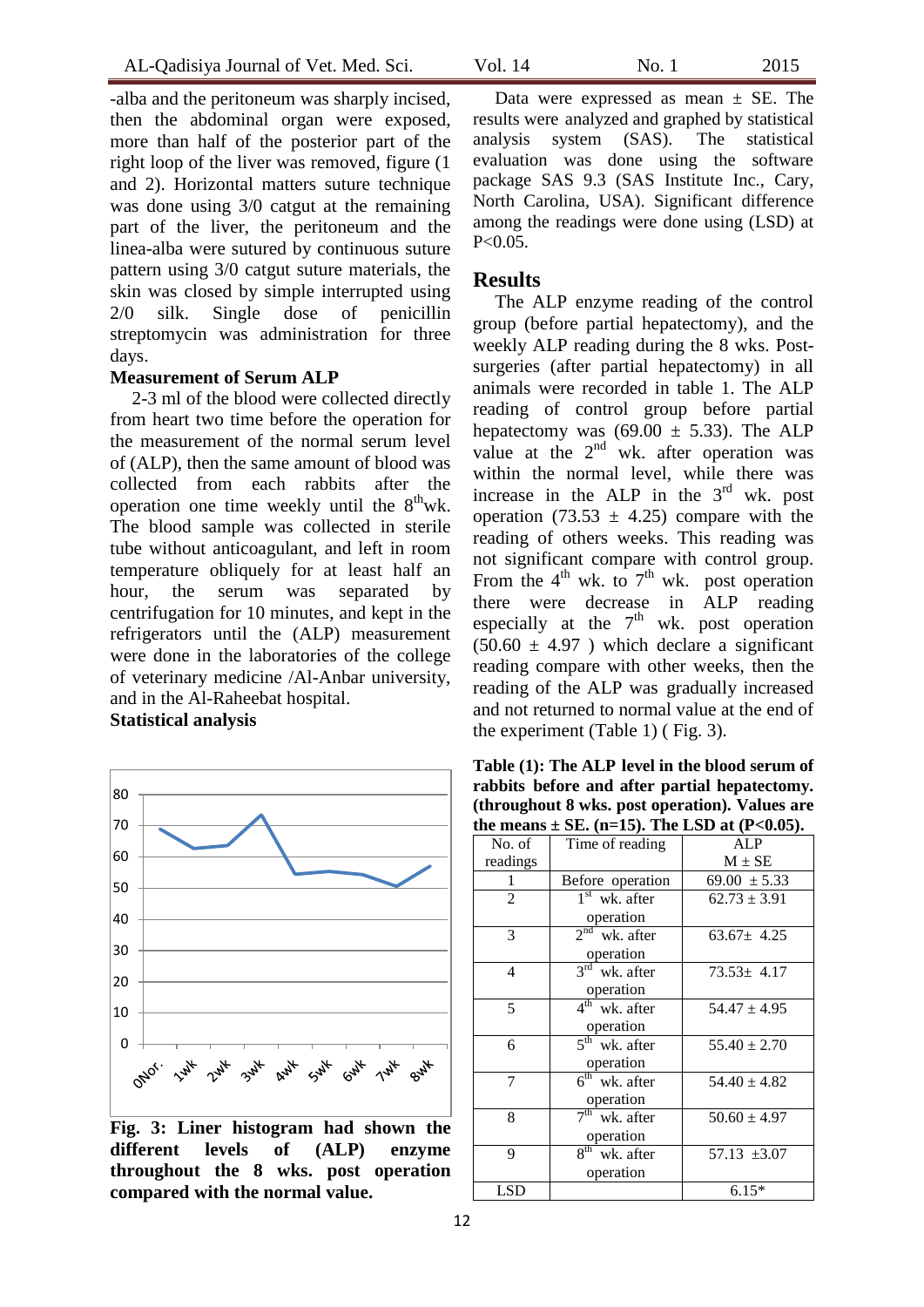## **Discussion**

The basal reading of the ALP serum level in the control group is  $(69.00 \pm 5.33)$ . This reading is non-corresponding with many authors, due to the methods and techniques are used in laboratory measurements, and also due to the effect of age, nutrition, and physiological condition (8, 9, 11, and 12). The differences (increase or decrease compare with the control group) in readings of the ALP enzyme levels which are seen in this partial hepatectomy experiment, is may be due to the extensive changes in enzymes activity as a part of liver regenerative process which occurred after partial hepatectomy (13and14). During the two weeks after operation the ALP level is remain within the normal level, and the elevation in the ALP started at the 3rdwk which is not significant compared with the values of the normal group. This elevation may be due to the increase production of bile canalicular cells which leading to increase the level of this enzyme in serum (10, and 15). This is agreed with the results of others workers whom referred that the ALP serum level is increased after the liver hepatectomy during the (1 day) post operation and continued until the (28 days) post operation in liver failure,

# **References**

- 1-Meredith A, Rayment L (2000) Liver Disease in Rabbits. Seminars in Avian and Exotic Pet Medicine, 9 (3):146-152.
- 2-Donnelly T (1997) Basic Anatomy Physiology and Husbandry. In: E. Hillyer and K. Queensberry, editors. Ferrets, Rabbits, and Rodents. Philadelphia: WB Saunders; p 147-159.
- 3-Jenkins J (2000) Rabbit and Ferret Liver and Gastrointestinal Testing. In: A. Fudge, Editor. Laboratory Medicine: Avian and Exotic Pets. Philadelphia: WB Saunders. P 291-304.
- 4-Mohammad S, Malik S A, Khan AS, Nazir G, Chawla J A (2004) Comparison of liver function test after 2/3 hepatectomy and liver biopsy in experimental rats. J. Med. Sci., 4(4):318-322.
- 5-Lee M (2009) [Basic Skills in Interpreting](http://books.google.com/books?id=AUSIRcV_as0C&pg=PA259)  [Laboratory Data.](http://books.google.com/books?id=AUSIRcV_as0C&pg=PA259) 4<sup>th</sup> edition, ASHP, Pp.: 259.
- 6-McClatchy, Kenneth D (2002) [Clinical laboratory](http://books.google.com/books?id=3PJVLH1NmQAC&pg=PA288)  [medicine.](http://books.google.com/books?id=3PJVLH1NmQAC&pg=PA288) Lippincott Williams & Wilkins. Pp.: 288.
- 7-Mengel MB, Schwiebert LP (2005) [Family](http://books.google.com/books?id=XvLo7xvmFo0C&pg=PA268)  [medicine: ambulatory care](http://books.google.com/books?id=XvLo7xvmFo0C&pg=PA268) and prevention McGraw-Hill Professional. Pp.; 268
- 8-Pratt DS (2010) Liver chemistry and function tests. In: Feldman M, Friedman LS, Brandt LJ, eds.

while in the normal and healthy one the level of the ALP is remained with the normal level (16). The decrease value of ALP from the  $4^{\text{th}}$  wk to the  $7^{\text{th}}$  wk post operation is agreed with  $(7, 9, \text{ and } 8)$  whom attributed to many factors like pregnancy, age, and nutrition or protein deficiency. This decline is transient and soon returns to the normal reading (4). The elevation and decline in the rate of ALP serum in this study is not significant because the animal is healthy, and this is agreed with (16) which declare the gradual increase of the ALP level at post operation (16 and 17). The study demonstrates a significant change within the group especially in the  $3<sup>rd</sup>$  wk. and 7<sup>th</sup> wk. The different in the reading of ALP serum enzymes level in partial hepatectomy is still not significant among the groups even if there is little change in the ALP level and this agree with the some authors whom declare that Alkaline phosphates and γ GT showed little change in partially hepatectomized group but in biopsy group noticeable increase occurred in comparison with control and hepatectomized group. Interestingly the change in biopsy group is opposite to Hepatectomy group point by point (18).

Sleisenger and Fordtran's Gastrointestinal and Liver Disease. 9th ed. Philadelphia, Pa: Saunders Elsevier: chap 73.

- 9-Berk PD, Korenblat KM (2007) Approach to the patient with jaundice or abnormal liver test results. In: Goldman L, Ausiello D, eds. Cecil Medicine. 23<sup>rd</sup> ed. Philadelphia, Pa: Saunders Elsevier: chap 150
- 10-Allalouf D, Schwarzman S, Levinsky H, Feller N, Hart J, Zoher S, Menache R (1986) Lactate dehydrogenase and alkaline phosphatase isoenzymes and protein-bound sialic acid in regenerating rat liver. Res. Exp. Med.,186 (2):103- 107.
- 11-Shakoori A R, Rani A, Chema A I, Ali S H (1985) Some biochemical and histological changes in regeneration liver in partially hepatectomized rabbits. Pak.J.Zool.,17:271-288.
- 12-Michalopoulos G K, DeFrances M C (1997) Liver regeneration. Science, 276:60-66.
- 13-Shakoori A R, Ahmad M S (1973) Studies on the liver of chickens, *Gallus domesticus* I. Liver growth and nucleic acids contents. Pakistan J. Zool., 5: 111-117.